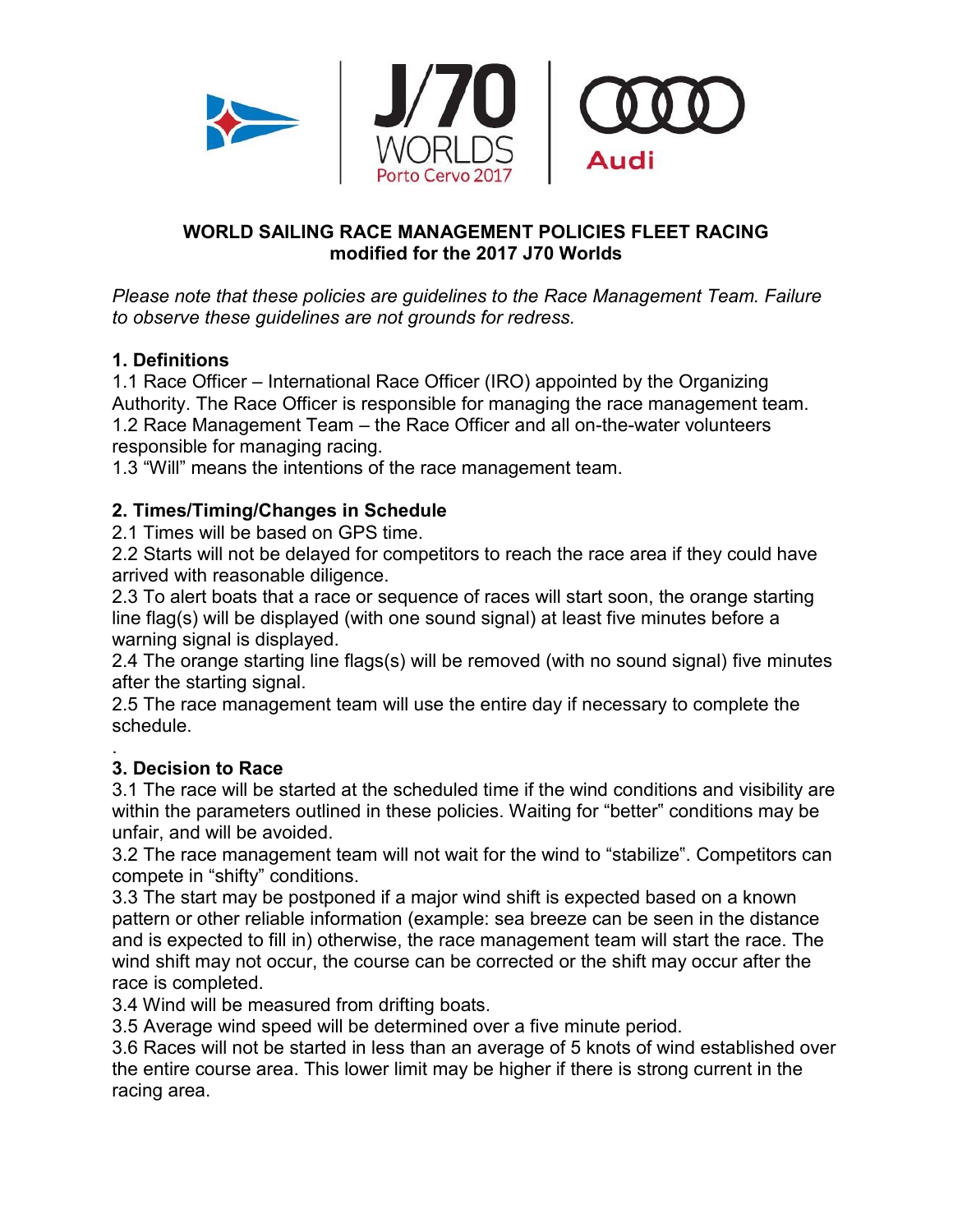3.7 Races will not be started in excess of an average of 25 knots. These limits may also vary depending upon sea conditions, current and rapid changes in velocity. 3.8 Races will not be started if reduced visibility prevents the race management team from sighting the starting line and identifying premature starters. Visibility shall be at least 75% of the course leg length. The fact that the first mark cannot be seen from the starting area is not, in and of itself, a reason to postpone racing.

# **4. Sighting the Line/Timing/Signaling/Recording**

4.1 The race management team will sight the starting lines from each end.

4.2 Each line sighter will use a hand-held voice recording device and record, without stopping, from at least 90 seconds before the starting signal until after anything of interest after the start. A commentary of anything of interest will be recorded (such as boats getting close to the line, bunching, etc.).

4.3 If tapes are used, they will be labelled and preserved until after the conclusion of the entire event. If digital recorders are used, each day's recording will be saved and indexed for easy retrieval.

4.4 Competitors who have been scored OCS, UFD or BFD may listen to the voice recording(s) of the applicable start(s).

#### **5. Calling OCS**

5.1 The race management team will not permit a race to continue if it is satisfied that unidentified boats were over early.

5.2 Except after a black flag general recall (when the requirements of rule 30.4 will be met), bow and sail numbers of boats recorded as OCS, UFD or BFD will be posted on the start boat after boats have rounded mark 1 for the first time.

#### **6. Postponing a Race during the Starting Procedure**

6.1 The race management team will postpone a race during the starting procedure in response to adverse outside effects depriving boats of an equal chance of a good start. 6.2 The race management team will postpone the race during the starting procedure if the mean wind shifts more than 10 degrees or in the event other influences cause boats to bunch at one end of the start line. In rapid oscillations the race management team will endeavor to lay a starting line based on the mean oscillations expected.

6.3 If a wind shift occurs before the starting signal - even in the last minute before the start - such that it significantly increases the risk of a general recall, a postponement will be considered.

6.4 If the positions boats are taking on the starting line indicate a line bias in the minds of the competitors, a postponement will be considered.

6.5 In the circumstances described in 6.1 to 6.4 if the race management team determines that adjusting the starting line is likely to improve the chances of fair start without a general recall, then a very late postponement will be considered.

6.6 The race management team will also consider postponing the start for any of the following reasons: a drifting mark, a significant error in the timing of signals, other boats interfering with the competing boats, shipping, inappropriate starting line length or angle, a reduction in visibility preventing the race management team from sighting the starting line or identifying premature starters, and other factors that might affect the fairness of the race.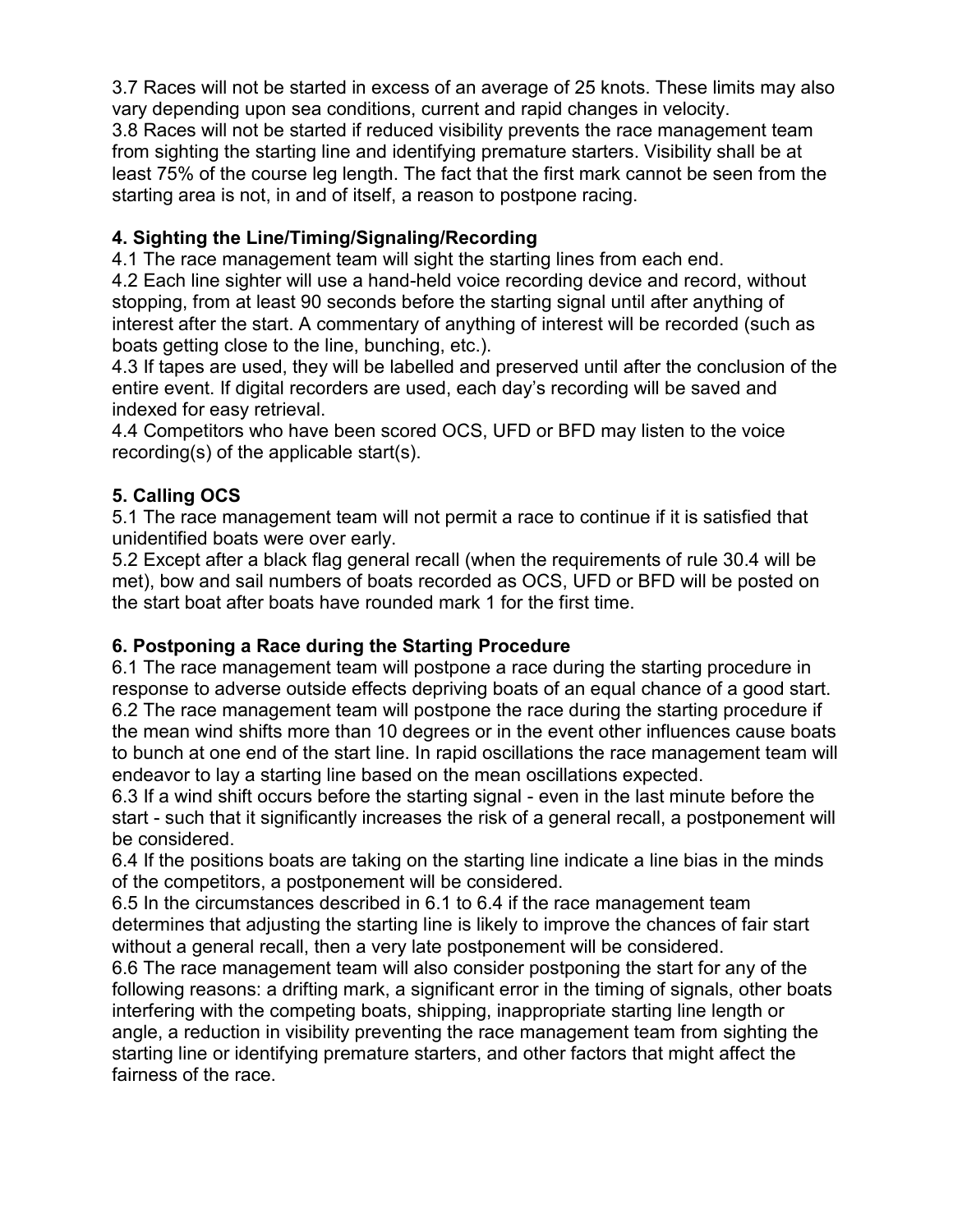6.7 For a postponement that the race management team anticipates will be longer than ten minutes, the orange starting line flag(s) will be removed (with no sound signal), and then displayed (with one sound signal) at least five minutes prior to the warning signal.

# **7. General Recall**

7.1 In case of any problems with the starting line (such as length, or angle to the wind, etc.) a Postponement may be signaled, even up to the last second before the start, instead of a general recall.

7.2 If a race management error is discovered after the starting signal (e.g., timing), the race management team may abandon the race (by using flag N). In these

circumstances, the race management team will not signal a general recall.

7.3 When the race management team is not satisfied that all boats over early (or that have broken rules 30.3 or 30.4) have been identified, a General Recall will be signaled.

# **8. Starting Preparatory Flags (Flags P, I, Z, U and Black Flag)**

8.1 Flag I and Z preparatory signals will not be used.

8.2 For the first start attempt flag P preparatory signal will be used.

8.3 In the event the start has been postponed, or a General Recall has been caused by the length or angle of the starting line, the race management team will adjust the starting line and make another attempt using the same preparatory signal.

8.4 If the race management team is satisfied that a General Recall was not the result of the starting line, it may use the U flag preparatory signal for the second attempt.

8.5 If the race management team is satisfied that a subsequent General Recall was not the result of the starting line, it may use the Black Flag preparatory signal for each subsequent attempt.

8.6 An important principle followed by the race management team is that the U and Black flag preparatory signals will only be used when general recalls are caused by the boats themselves, or rapid oscillations of the wind, and not by actions of the race management team.

8.7 When using the U and Black Flag preparatory signal, the race management team will make every effort to signal a postponement in the event of any problems with the starting line.

# **9. Abandonment**

9.1 On the first 50% of the first leg, the race management team may abandon in the event of a major, persistent, wind shift (more than 25 degrees). After that, the race management team will let the race continue if it is able to adjust to the changed conditions.

9.2 Visibility: The race management team will consider abandoning a race if it is satisfied that a reduction in visibility affects its ability to safely manage racing. The fact that boats cannot see the next mark from the prior mark is not, in and of itself, reason to abandon the race.

9.3 Collapse of wind: The race management team may abandon the race when it is unlikely that the leading boat will complete the course within the overall time limit, even if a new wind were to arrive. The further into the race, the less likely it is that the race management team will abandon the race.

9.4 The race management team may abandon the race when a new wind causes the fleet to invert.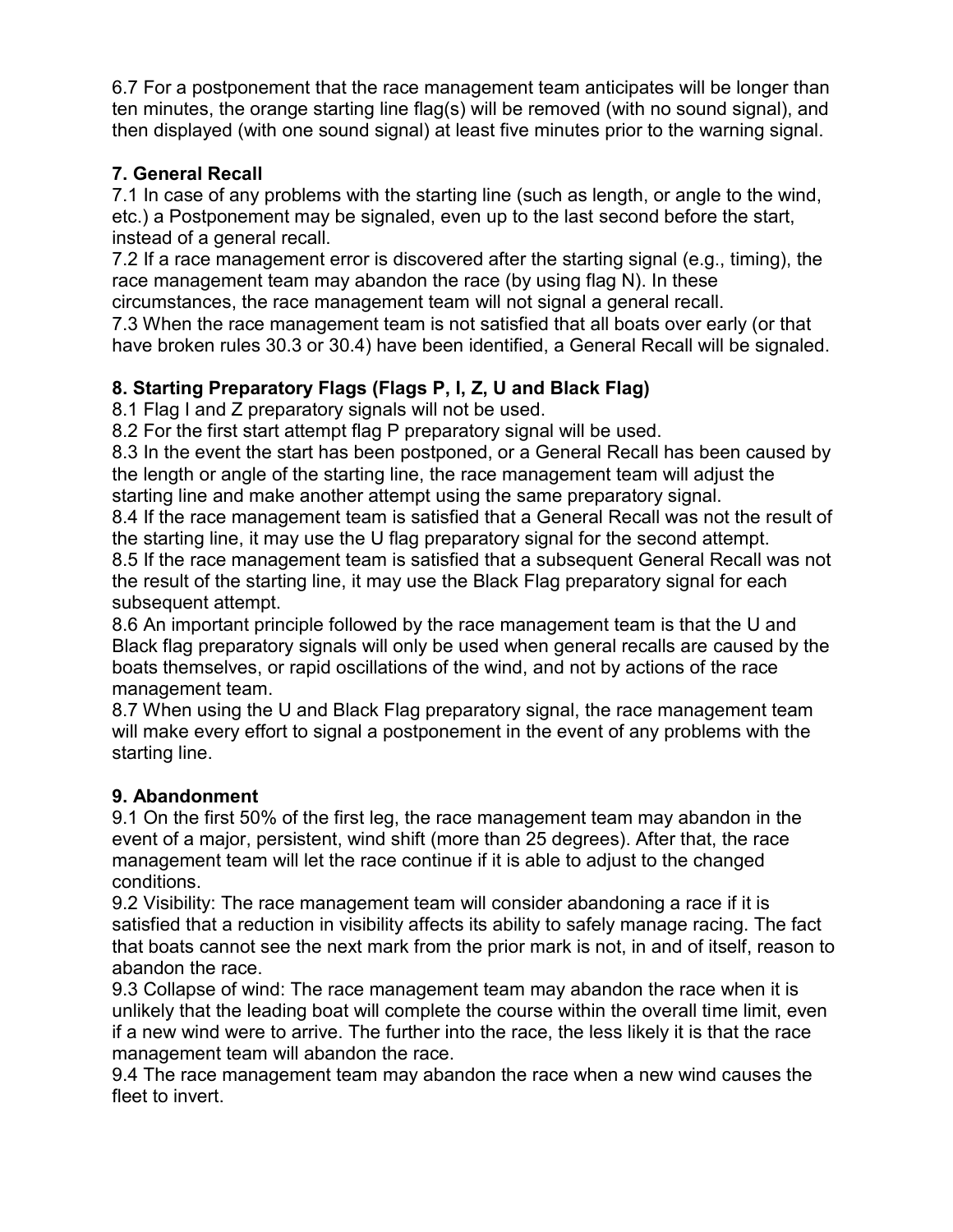9.5 Increase of wind speed: Once a race has been started, the race management team will not abandon the race simply because the average wind speed increases beyond the stated limits. The race management team will consider abandoning the race if it is unable to safely manage racing.

9.6 Unusual occurrences making the race unfair: The race management team will make every effort to ensure that other vessels do not interfere with racing. The race management team will consider abandoning the race if it determines that an outside influence has made the race unfair.

9.7 Frequent and violent wind shifts: Under these circumstances the race management team may not be able to adjust the course sufficiently or quickly enough to maintain a race of the required standard. In that case, the race may be abandoned.

9.8 Competitors are reminded that the decision to race, or to continue to race, is their sole responsibility.

#### **10. Adjusting the Course to a New Wind Speed Or Direction**

10.1 The course shall not be shortened using flag S.

10.2 Change in wind direction:

(a) Between 5° and 15° consideration will be given to adjusting the course to the new wind provided that the race management team is confident that the shift is likely to persist.

(b) With a persistent wind shift in excess of 15°, the race management team will attempt to change the course to the new wind.

(c) With a persistent wind shift in excess of 45°, the race management team will consider its influence on the race. Under these circumstances, the race management team may either change the course or abandon the race.

(d) Frequent and violent oscillations: Under these circumstances the race management team may not be able to adjust the course sufficiently or quickly enough to maintain a race of the required standard. In this case the race may be abandoned.

(e) Changes in current or a difference in the angle of the current relative to the wind may justify variations from these guidelines.

10.3 Changes in length of legs

(a) Change in leg lengths will not be made to reduce a leg to less than 50% or increase a leg to more than 150% of original leg length.

(b) The race management team will attempt to minimize the number of changes in leg length to achieve target times.

(c) Changes in current may justify variations from these guidelines.

10.4 When changing leg lengths, the race management team will attempt to maintain a balance between the overall distance of windward and leeward racing.

# **11. Courses**

11.1 The course length will be laid to give the first boat of each fleet the best chance of achieving the target time of 60 minutes.

11.2 Course Signal L2 will be used whenever possible

11.3 The leeward gate may be laid after the start.

11.4 Gates will be approximately 10 hull lengths (80metres) wide, laid square to the sailing wind. Variations in width and angle may be appropriate to adjust for current or other prevailing conditions. Laser range finders will be used to determine the width of gates.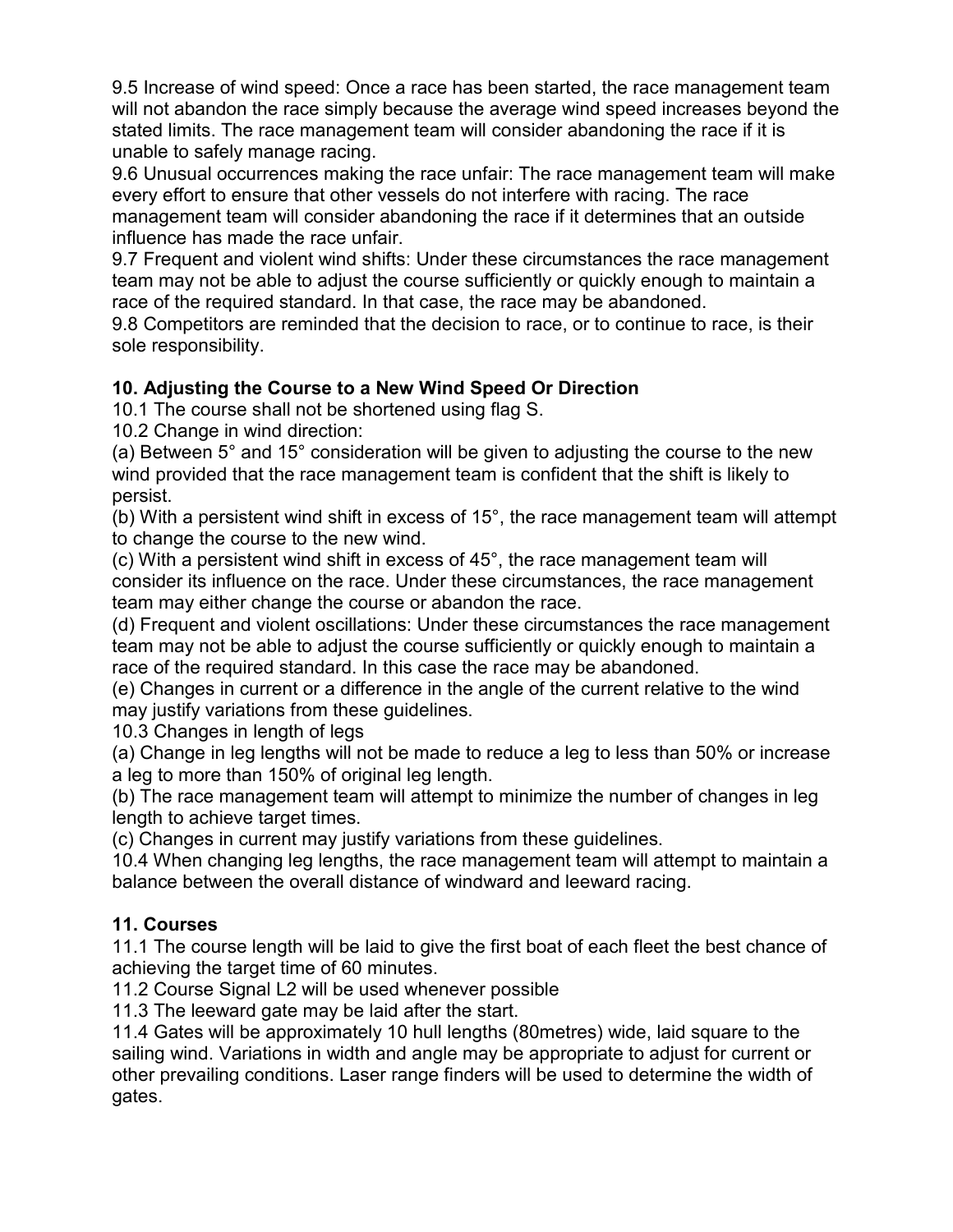#### **12. Starting Line**

12.1 Starting lines will generally be laid square to the mean sailing wind direction. Current, favored side of the course, expected wind shifts and other variables may justify variation from this guideline.

12.2 The race management team will use the following guide to lay the length of the starting line. Boat Length Multiplying factor will be a 1.4 ratio. Starting line length = number of boats x boat length x Multiplying factor. A larger multiplier may be used in strong winds.

12.3 Laser range finders and/or GPS will be used to determine starting line lengths.

# **13. Finishing Line/Finishing Procedures**

13.1 The finishing line will be laid before the first boat begins the final leg.

13.2 The orange flags will be displayed (with no sound signal) as the first boat rounds the final rounding mark.

13.3 In the case of a late course change for the final leg, the orange flags will be displayed as soon as possible after the finishing line has been laid.

13.4 The finishing line will be approximately 80 meters in length, set square to the wind direction. Laser range finders or GPS will be used to establish the length of the finishing line.

13.5 The orange flags will be removed (with no sound signal) upon the earlier of: (i) expiration of the time limit, or (ii) Immediately after the last boat finishes.

13.6 There will be a minimum of two line sighters on each finish mark.

13.7 Each line sighter will use a hand-held recording device to record the order of finish.

13.8 If tapes are used, they will be labelled and preserved until after the conclusion of the entire event. If digital recorders are used, each day's recording will be saved and indexed for easy retrieval.

13.9 A written record (reconciled master copy) of the finishing order will be maintained on the main committee boat. This record will be reconciled with the published results once the race team arrives ashore.

13.10 After the last boat has finished, and another race is scheduled, the race committee will advise competitors of its intended time for the next class warning signal. There should be a minimum of 10 minutes from the last boat finishing and the class warning signal.

# **14. Corrections Due to Scoring Errors/Requests for Redress**

14.1 The race management team will adjust posted finishing places if it is satisfied that, based upon its records or observation, it has made a scoring error.

14.2 If the race management team believes it may have made any other error affecting the outcome of the race for which redress may be available, it may request redress on behalf of the potentially affected boat(s).

14.3 The race management team will consider requesting redress on behalf of a boat if it is satisfied that that boat's score has been made substantially worse by the actions of an official boat.

# **15. Race Committee Protests**

15.1 Since the primary responsibility for protesting breaches of the rules rests with Competitors, the race management team will not normally protest a boat.